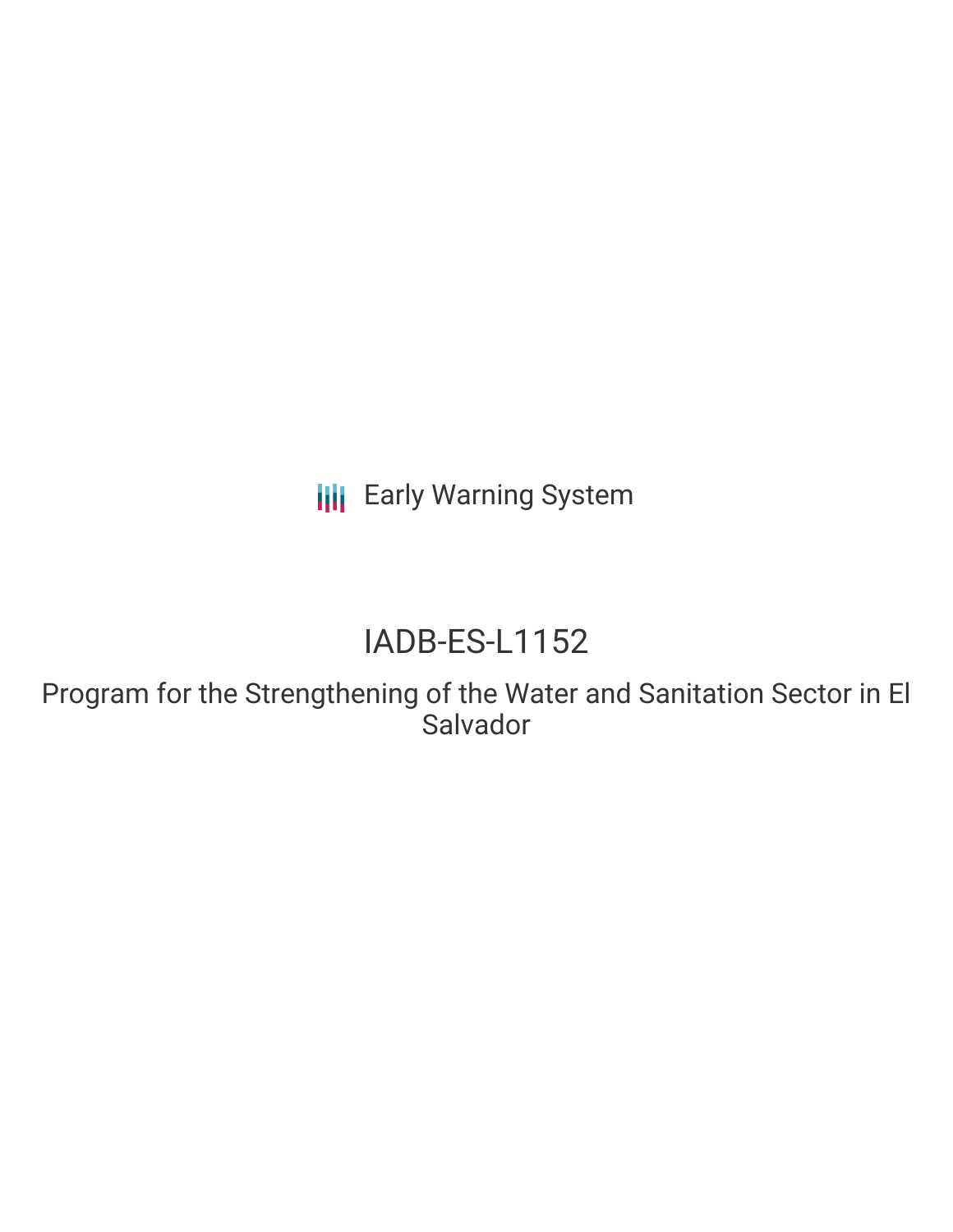

## **Quick Facts**

| <b>Countries</b>               | El Salvador                            |
|--------------------------------|----------------------------------------|
| <b>Financial Institutions</b>  | Inter-American Development Bank (IADB) |
| <b>Status</b>                  | Proposed                               |
| <b>Bank Risk Rating</b>        | B                                      |
| <b>Borrower</b>                | Government of El Salvador              |
| <b>Sectors</b>                 | Energy, Water and Sanitation           |
| <b>Investment Type(s)</b>      | Loan                                   |
| <b>Investment Amount (USD)</b> | \$100.00 million                       |
| <b>Project Cost (USD)</b>      | \$100.00 million                       |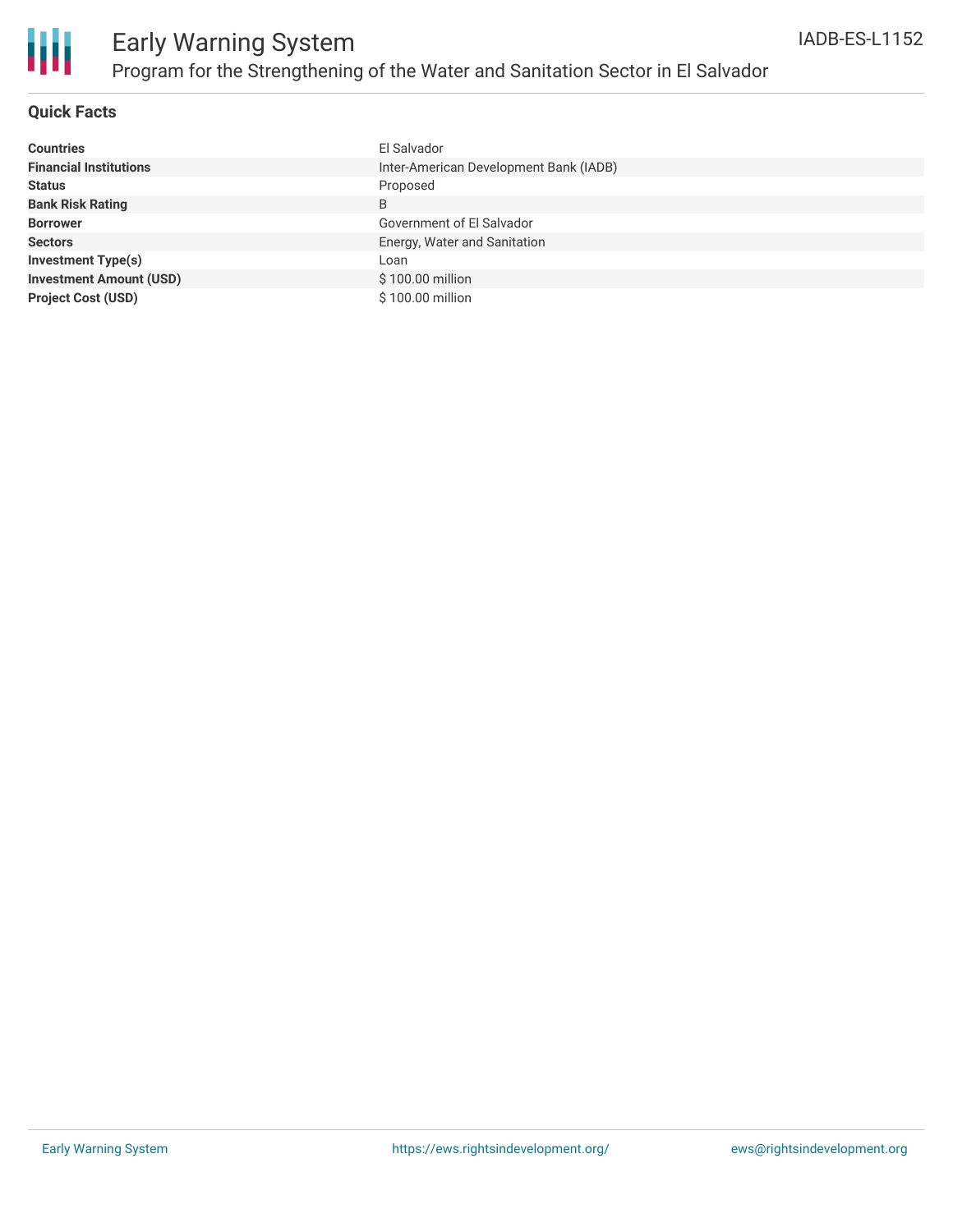

## **Project Description**

Improve access to water and sanitation services by increasing the operational efficiency of the National Administration of Aqueducts and Sewers (ANDA). The specific objectives will be to (i) reduce unaccounted water; ii) improve energy efficiency of ANDA; iii) strengthen the institutional capacity of the water sector.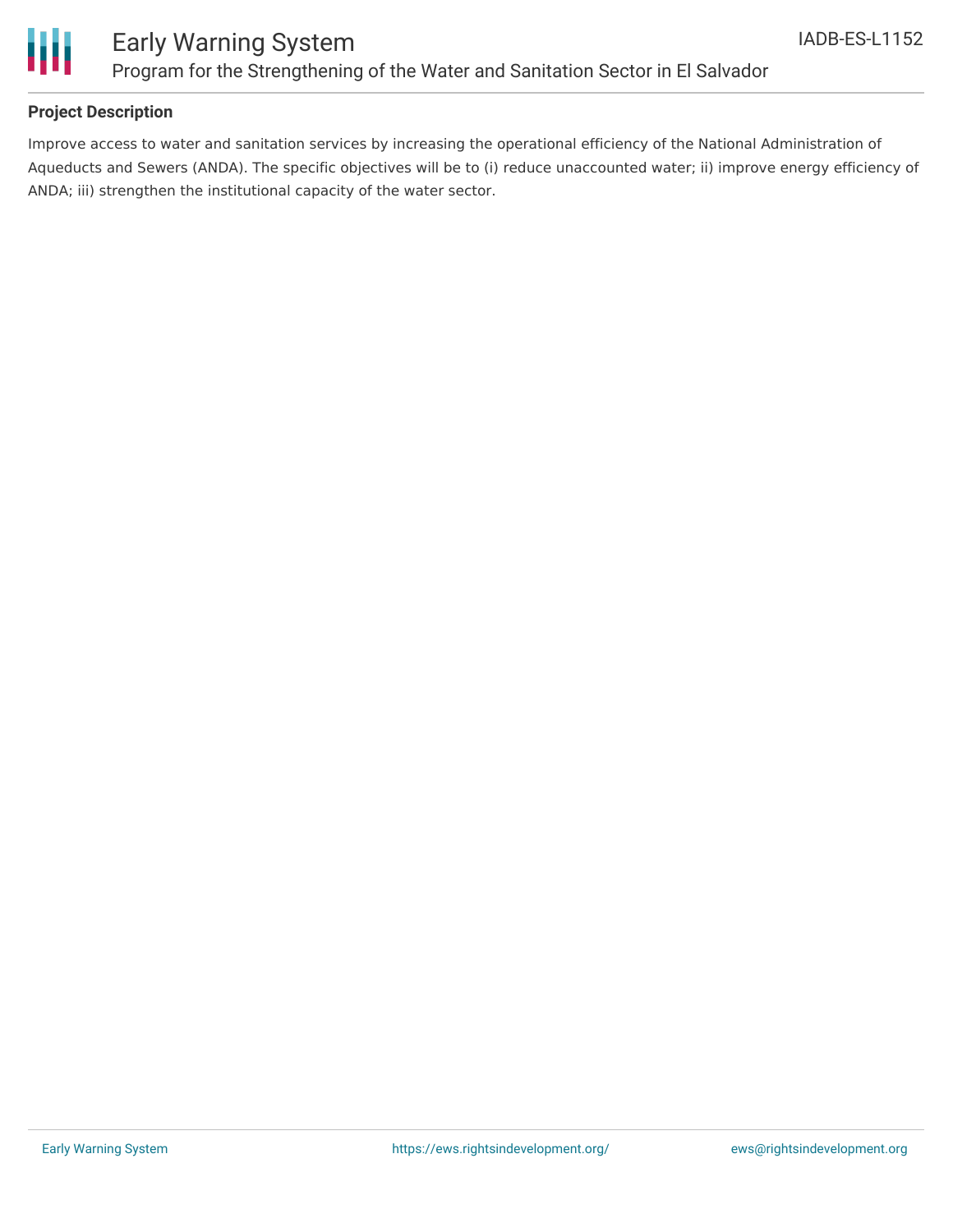

# Early Warning System Program for the Strengthening of the Water and Sanitation Sector in El Salvador

### **Investment Description**

• Inter-American Development Bank (IADB)